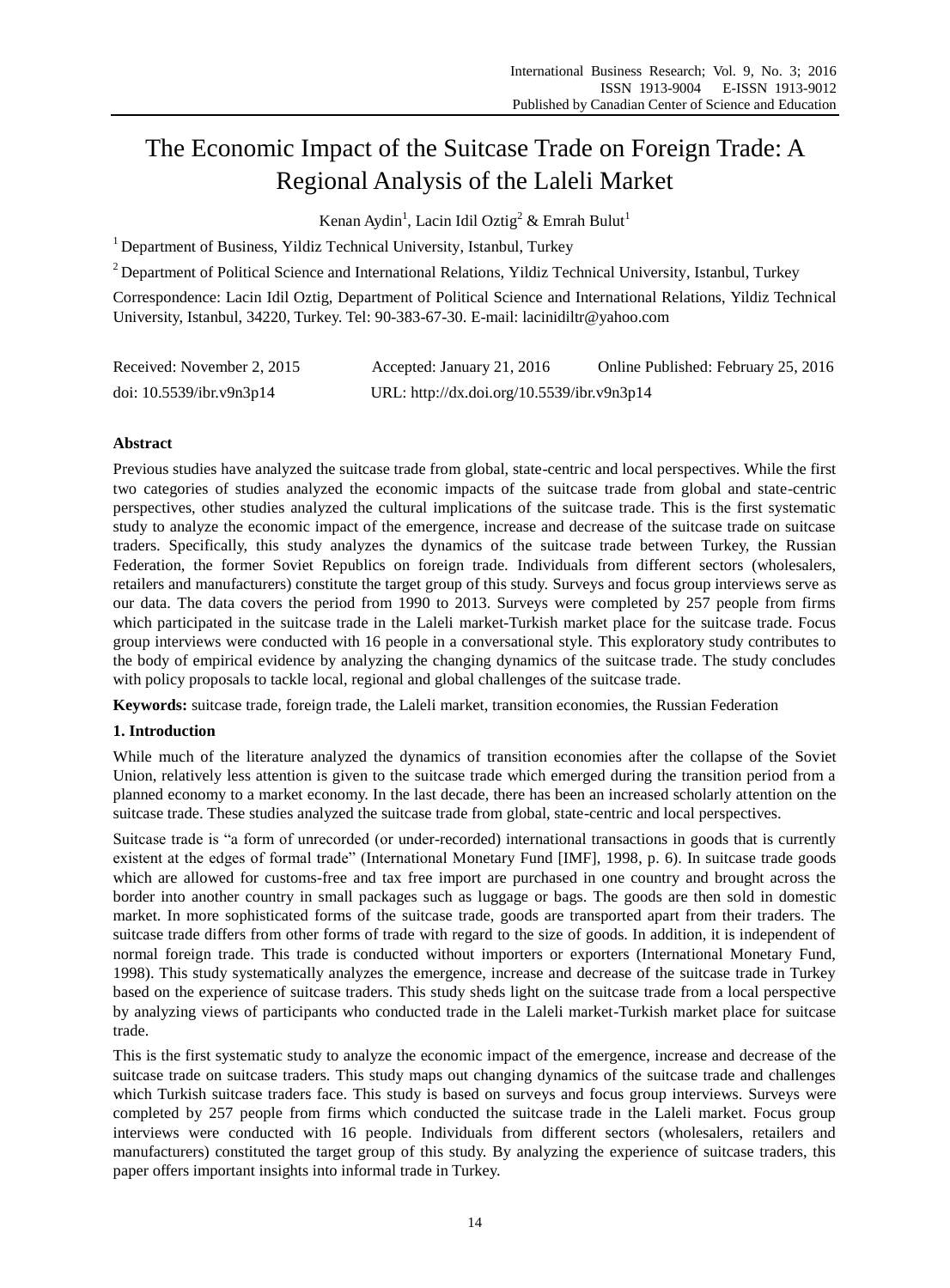The remainder of this paper is divided into 5 main sections. The second section briefly describes the historical episodes of the suitcase trade in Turkey. The third section provides a scholarly literature review of the suitcase trade. The fourth section provides an outline of the methodological framework. The fifth section forms the empirical part of the investigation. The final section summarizes the results and discusses their implications for business and government strategies.

#### **2. Historical Background of the Suitcase Trade in Turkey**

In Turkey, the suitcase trade started when passengers from Northern Cyprus started to sell the island's products in Turkey. At the start of the 1990s, the suitcase trade was used to export in Turkey. The liberalization of the Turkish trade regime in the 1980s and the collapse of the Soviet Republic in 1991 provided fertile ground for the emergence of the suitcase trade between the Russian Federation, the former Soviet Republics and Turkey. While Russia, the former Soviet Republics were mainly importers, Turkey was mainly an exporter in the suitcase trade.

Little official information is available on the suitcase trade between 1991 and 1996. In 1996, the IMF put pressure on the Turkish Central Bank to calculate the volume of the suitcase trade (Eder et al., 2003). Therefore, the official data on the suitcase trade is available from 1996 onwards. However, it should be noted that since the suitcase trade is an informal form of trade, official statistics might not reflect the real volume of the suitcase trade in Turkey. The suitcase trade might be much higher than indicated in official statistics. Although the official data might not reflect the real volume of the suitcase trade, it gives a snapshot of increases and decreases of the suitcase trade in certain periods

The right axis of Figure 1 shows the revenue of the suitcase trade (red pillar), total Turkish exports (blue pillar) and the share of the suitcase trade in total Turkish exports (green line) between 1996 and 2014. While the revenues of the suitcase trade in 1996 and 2014 are approximately the same (between 8 and 9 billon dollars), their percentages in total Turkish exports plummeted dramatically from 38% in 1996 to 5.21% in 2014 (red line). This decrease is associated with an increase in total Turkish total exports from 1996 to 2014. While in 1996, total Turkish exports was 23.2 billion dollars, in 2014 it rose to 157.6 billion dollars.

More insights from the suitcase trade are revealed when the revenue of the suitcase trade is analyzed within three years periods. After 1996 the suitcase trade declined, and the most dramatic decline took place between 1996 and 1999. The suitcase trade declined from 8.9 billion to 5.9 billion dollars in 1997 and 3.7 billion dollars in 1998. The suitcase trade reached its lowest level in 1999 at 2.26 billion dollars (Central Bank of the Republic of Turkey [CBRT], 2014). After 1999, the suitcase trade revenue fluctuated. The suitcase trade slightly increased from 2000 to 2002. In the following period, the turnover of suitcase trade went down. After 2005, the suitcase trade increased sharply in 2006 reaching 6.5 billion dollars. It moved steadily until the end of the 2008 and declined afterwards. The suitcase trade gradually increased from 2012 onwards reaching 8.63 billion dollars in 2014 (CBRT, 2014).



Figure 1. The development of the suitcase trade with total Turkish export

Source: Central Bank of Turkey (2014).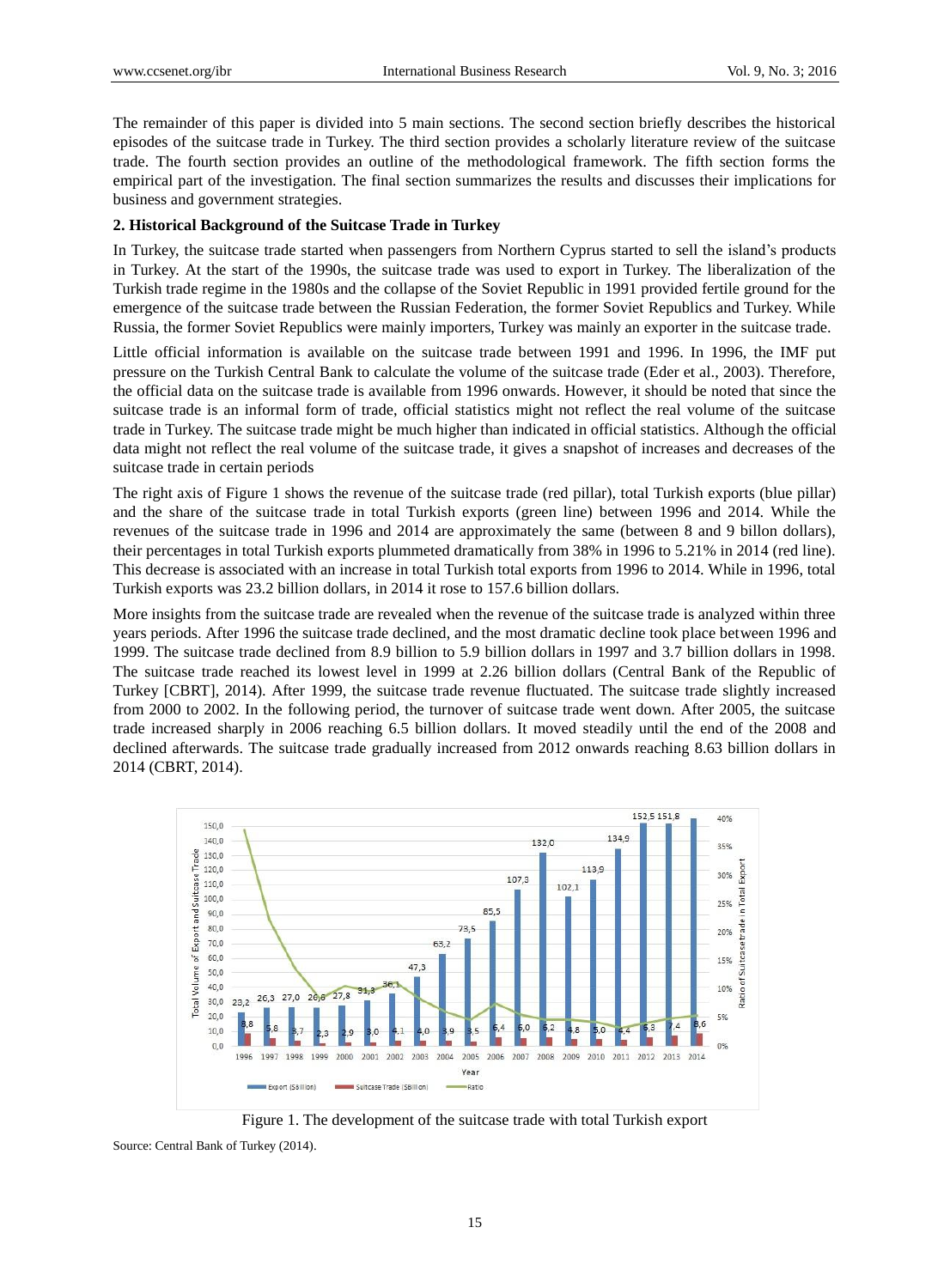There are a number of reasons behind changes in the dynamics of the suitcase trade. Russia's political and economic decisions on the suitcase trade give a partial explanation to the fluctuations of the suitcase trade over the years. Sharp devaluation of the rouble in the aftermath of the East Asian economic crisis in 1998 correlates with a sharp decline in the volume of the Turkish suitcase trade in Turkey. In 2006, Russia placed duties and weight restrictions on customs-free import of goods. While previously the maximum weight allowed for customs-free products was 50 kg, it was decreased to 35 kg. (Stammler-Gossmann, 2012). In 2010, after mutual talks between the then Prime Minister Recep Tayyip Erdoğan and President Vladimir Putin, Russia increased the maximum weight allowed for customs-free products to 100 kg and the maximum value allowed for these products from \$1,000 to \$3,000 (Yavuz, 2010).

As seen in the Figure 2, in line with a steady increase in total Turkish suitcase trade from 2012 to 2014, Turkey's suitcase trade with Russia in on the increase. While the suitcase trade with Russia amounted to 3.1 billion dollars in 2012, it rose to 4.2 billion dollars in 2014. The suitcase trade with Russia is the second most lucrative business after exports. The total revenue of the suitcase trade surpasses the revenue that Russian tourists bring. Interestingly, Russian-Turkish trade in this period displays a rising and a decreasing tendency. Turkish exports with Russia increased from 6.7 billion dollars to 7.billion dollars in 2013 and declined to 5.9 billion dollars in 2014. The decrease in Turkish exports with Russia is correlated with the shrinking of the world economy in 2014. To summarize, in the 2012-2014 period, in contrast to the fluctuating tendency of Turkish exports to Russia, Turkey's suitcase trade with Russia steadily increased.



Figure 2. Economic relations with Russia in the Turkish current balance accounts on yearly basis (billion USD) Source: Central Bank of Turkey (2014).

The decline of Russian economy due to the geopolitical and economical dynamics is expected to have a negative impact on the suitcase trade between Russia and Turkey. In addition, due to the interdependency between Russian economy and former Soviet Republics, the suitcase trade between Turkey and former Soviet Republics might also decline (CBRT, 2014).

Although the dynamics in Russia is an important determinant of the volume of the suitcase trade in Turkey, there are also other factors which have an impact on the emergence, increase and decrease of the suitcase trade. After reviewing factors and dynamics discussed in the scholarly literature which shed light on the process and the dynamics of the suitcase trade, we analyze how the changing dynamics of the suitcase trade has impacted on the suitcase traders.

## **3. Literature Review**

Much of the economics and international business literature analyzed the dynamics of transition economies which depart from planned economies which focus on heavy industry to liberal economies which focus on global trade. A significant number of studies analyzed structural and policy reforms which lead to fully-fledged liberal market economy (Ahluwalia, 2002; Fischer & Gelb, 1991; Kornai, 1986; Ramamurti, 2000; Baumol & Strom, 2007; Naude´, 2011; Nelson, 2008). Another important area of research within this body of literature concerned with the experience of firms in transitional periods (Gao et al., 2007; Rinaldi, 2008; Firth et al., 2015).

Strikingly, a few studies analyzed unregistered economic activities which are the by-products of transition economies. Kaufmann and Shleifer (1997) indicate that there is a significant increase in informal trade during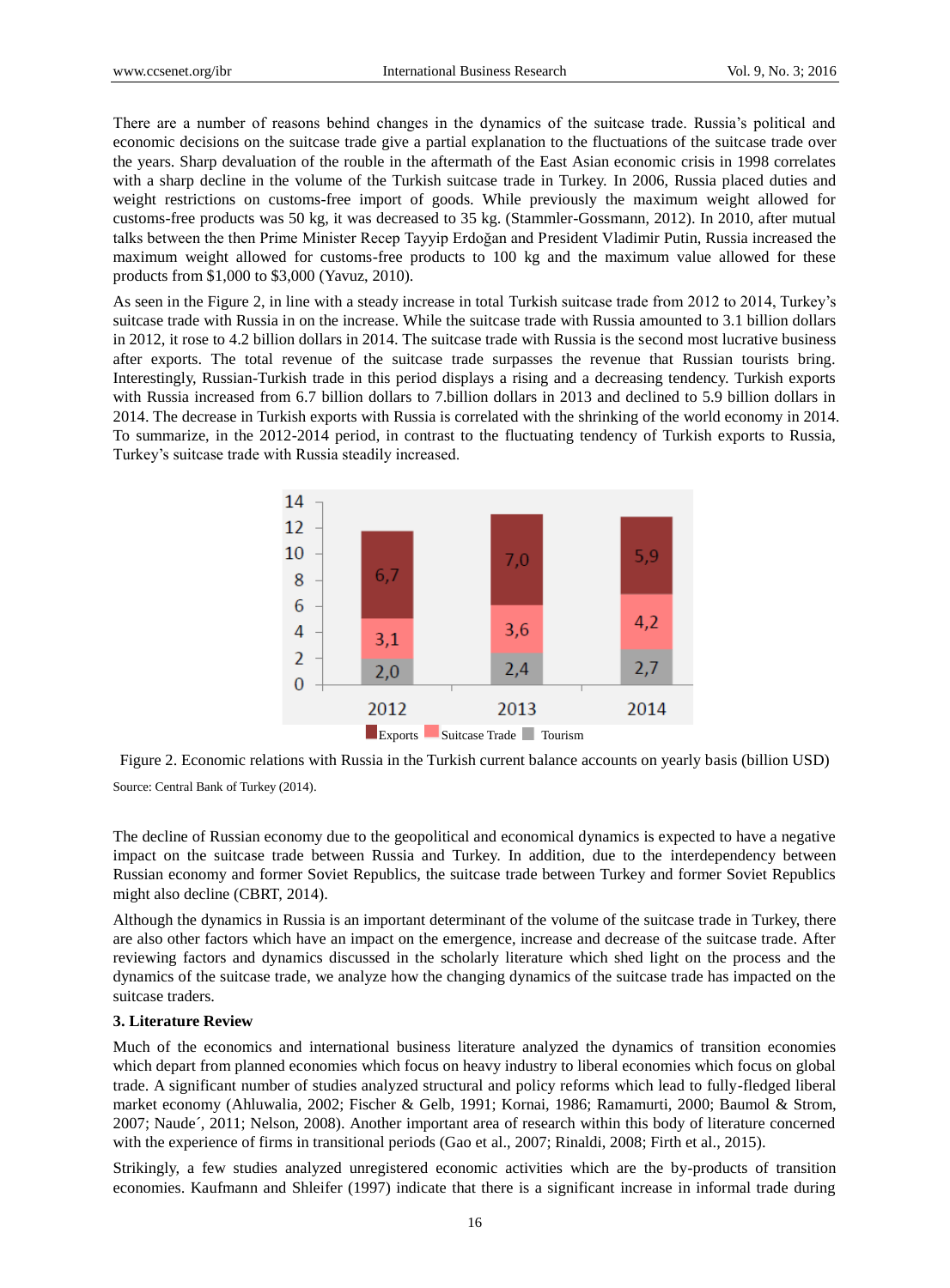transition periods from planned economies to liberal economies. In these transition periods, the inability to adapt to the market economy, the insufficient accumulation of capital and lack of free market policies are listed as factors which pave the way for the unregistered economy. On the other hand, it is stressed that countries with strong public institutions are less likely to witness unregistered economic activities. Schneider and Enste (2002) argue that ineffective taxation systems in transition economies trigger unregistered economic activities. Egbert (2006) and Stammler-Gossmann (2012) conclude that trade barriers and price differentials contribute to the emergence of informal trade. Holtom (2006) indicates that while the elimination of travel restrictions increases informal trade, travel restrictions thwart it.

In the last decade, increased scholarly attention has been paid to the suitcase trade. The academic literature on the suitcase trade can be grouped into three main categories. The first category of studies analyzes the globalized suitcase trade. According to these studies, the suitcase trade is a by-product of global trade. Eder et al. (2003) indicate that the global free market has changed consumption and production tendencies. In the aftermath of the collapse of the Soviet Union, trade was transformed with the emergence of new entrepreneurs. This transformation largely took place along the borders. In this transitional period, the suitcase trade emerged as an informal trade network which transcended borders. Similarly, Yükseker (2007) indicates that with the spread of Western-style fashion and images, Russian consumers wanted to buy Western products and this triggered the suitcase trade between Turkey and Russia.

The second category of studies analyzes the relationship between the suitcase trade and state economies. Duman ve Samadov (2003) associate the emergence of the suitcase trade with transition economies. Under the Soviet Union most resources were devoted to the defense and space industries, while consumption goods were largely neglected. After the collapse of the Soviet Union, the transition to a market economy began. Prices were liberalized with 1992 reforms and steps were taken with regards to the fiscal balance and institutional impediments to trade were abolished. Between 1992 and 1996, small and medium-scale state institutions were privatized. Following the transition period from a planned economy to a liberal economy, there were no monitoring mechanisms. In this context, the suitcase trade flourished as an informal trade network. This enabled Russian citizens to bring foreign goods to their country with low prices.

Kucukaltan (2006) notes that after China devalued its currency in 1994, Asian states such as South Korea, Thailand, Taiwan and Japan were negatively affected. The East Asian crisis also spread to Russia. Duman and Samadov (2003) argues that due to the East Asian crisis, oil and gas prices in the world decreased. The decrease in oil and gas prices had a significant impact on the Russian Federation whose economy relies primarily on energy exports. In order to increase its exports, Russia devalued its currency. As a consequence, buying foreign goods in Russia became expensive and resulted in a decrease in the volume of suitcase trade between Russia and Turkey.

Danscı (2008) argues that the collapse of distribution channels for trade due to the collapse of the planned economy is the main reason behind the growth of the suitcase trade. The collapse of trade regimes and state-controlled export and import systems in planned economies led to recession and increased the gap between public demand and state supply. The insufficiency of the distribution channels during the transition process from the planned economy to free-market economy encouraged many individuals to engage in unregistered economic activities with neighboring countries. In addition to this, a sudden decrease in the standard of living during the transition period resulted in the development of the suitcase trade as a survival strategy during economic necessity.

In a study done by Şahin, Yılmaz, and Atakan (2008), it is indicated that the change in the suitcase traders' route to China, India and Romania contributed to a decrease in suitcase trade between Russia and Turkey after 1998. In addition, it is stressed that the suitcase trade shows cyclical fluctuations. It is noted that the suitcase trade tends to increase in autumn and decrease in summer.

The third category of studies focuses on cultural dynamics. These studies indicate that the suitcase trade triggered the emergence of trust and a sense of community between sellers and buyers in the Laleli market. Yükseker (2004) argues that since the suitcase trade suffers from lack of legal frameworks, the suitcase traders aimed to decrease economic uncertainty. In order to maintain trade relationship in light of economic uncertainty, sellers in the Laleli market built trust with their trading partners.

Eder and Ö z (2008) indicate that in the aftermath of the 1998 crisis, strategies with regards to the suitcase trade changed. Due to the crisis, half of shopkeepers in Laleli either went into bankruptcy or suffered a significant amount of material loss. In the aftermath of crisis, shopkeepers in Laleli changed their strategies by increasing the quality of their goods and started to sell goods in the market with competitive prices. In addition, informal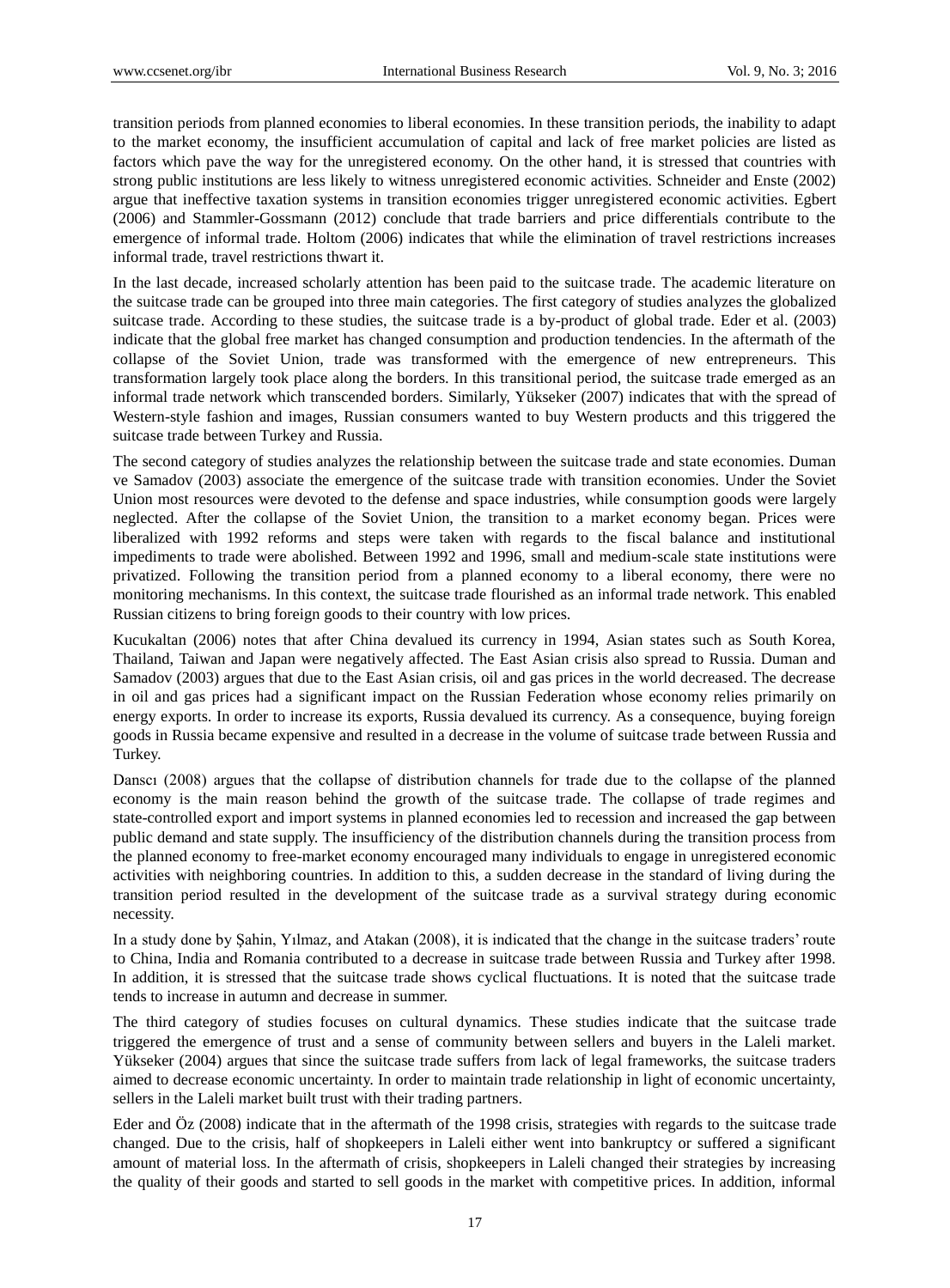credit and borrowing mechanisms have emerged. Although the 1998 crisis resulted in a loss of trust between suitcase traders and shopkeepers, the trade relationship between those who survived the crisis became long lasting. The survival of crisis with strategies such as price changes and credit and borrowing mechanisms demonstrated the adaptability of informal markets to external challenges.

In their subsequent study, Eder and  $\ddot{0}$  z (2012) analyze suitcase trade within the framework of transnational community. They note that the suitcase trade, initially, suffered from fragility and uncertainty. Over time, a transnational community emerged in Laleli. In other words, the suitcase trade triggered the emergence of a community. A sense of belonging to a community explains why trade bonds were maintained in the Laleli market despite financial, political crises, and legal changes.

In summary, most studies in the scholarly literature analyzed the economic impact of the suitcase trade from a global or state-centric perspective. The first category of studies portrayed the suitcase trade as a by-product of the global market economy. The second category of studies analyzed the relationship between the suitcase trade and state economies. Other studies analyzed the cultural dimension of the suitcase trade. These studies explained how the suitcase trade led to the emergence of trust and a sense of community between suitcase traders. Little scholarly attention has been paid to the economic implications of the suitcase trade on suitcase traders. This study is the first systematic study to analyze how the changing dynamics of the suitcase trade in Turkey have impacted on suitcase traders.

#### **4. Methodology**

This study was conducted in Laleli located in the historical peninsula of Istanbul in which the suitcase trade takes place. The data provided in this study was compiled through surveys and focus group interviews. The data covers the period from 1990 to 2013. We preferred surveys and focus group interviews as research strategies due to the fact that official data and statistics do not cover all aspects of the suitcase trade which is conducted informally. By analyzing the response of participants, we aim to investigate the suitcase trade within its real-life context.

Informants in this study are suitcase traders. A year of experience in the Laleli market was a criterion for the selection of the participants. In the selection of participants for survey, particular attention was paid to the criteria of having trading experience of 15 or more years in the Laleli market. Experience of more than 20-25 years in the Laleli market was a major factor in selecting participants for focus group interviews.

Surveys were completed by 257 people from firms which participated in the suitcase trade in the Laleli area. In selection of participants, particular attention was paid to trade sector diversity. Among the 257 participants, 136 of them sold textiles, 36 of them sold cosmetics, 29 of them sold bags, 28 of them sold shoes and 28 of them sold accessories. Of the participants, 132 were wholesalers, 76 were retailers and 49 were manufacturers. Among the manufacturers, 65% soled textiles, 4% sold accessories, 8% sold shoes, 22% sold bags. Among wholesalers, 58 % of them sold textile, 10 % of them sold accessories, 5% of them sold shoes, 18 % of them sold cosmetics. Among the retailers, 36% sold textile, 17% sold accessories, 16% sold shoes, 16% sold bags and 16% sold cosmetics. In surveys, participants were presented with questions regarding the periods in which the suitcase trade was high and low and sector (s) suffered most from the decline of the suitcase trade.

Focus group interviews were conducted with 16 people. Individuals from different trade areas (wholesalers, retailers and manufacturers) constituted the target group of this study. 4 of the participants were manufacturers and wholesalers, 7 of them were wholesalers, 3 of them were retailers and 2 of them were wholesalers and retailers. During the focus group interviews, 14 conversational questions were presented to participants. In order to map out the changing dynamics of the suitcase trade, questions largely focused on the countries with which the trade was conducted, the transportation and payment methods, the peak period of the suitcase trade, the impact of the suitcase trade's decline on different sectors and trade challenges leading to the suitcase trade's decline.

There are some methodological problems with regards to surveys and focus group interviews. Since questions cover the period from 1990 onwards, there might be inaccuracies due to poor recall. In order to increase the reliability of our analysis, we conducted surveys with 257 people. We displayed the percentages of negative or discrepant information in figures. With focus group interviews, we double-checked the information provided by surveys with detailed questions. While acknowledging the methodological limitations, we note that our study is an exploratory study about the suitcase trade. Although there might be inaccuracies due to poor recall regarding specific years, this study aims to shed light into the changing dynamics of the Laleli market and how this changing dynamics have impacted Turkish suitcase traders.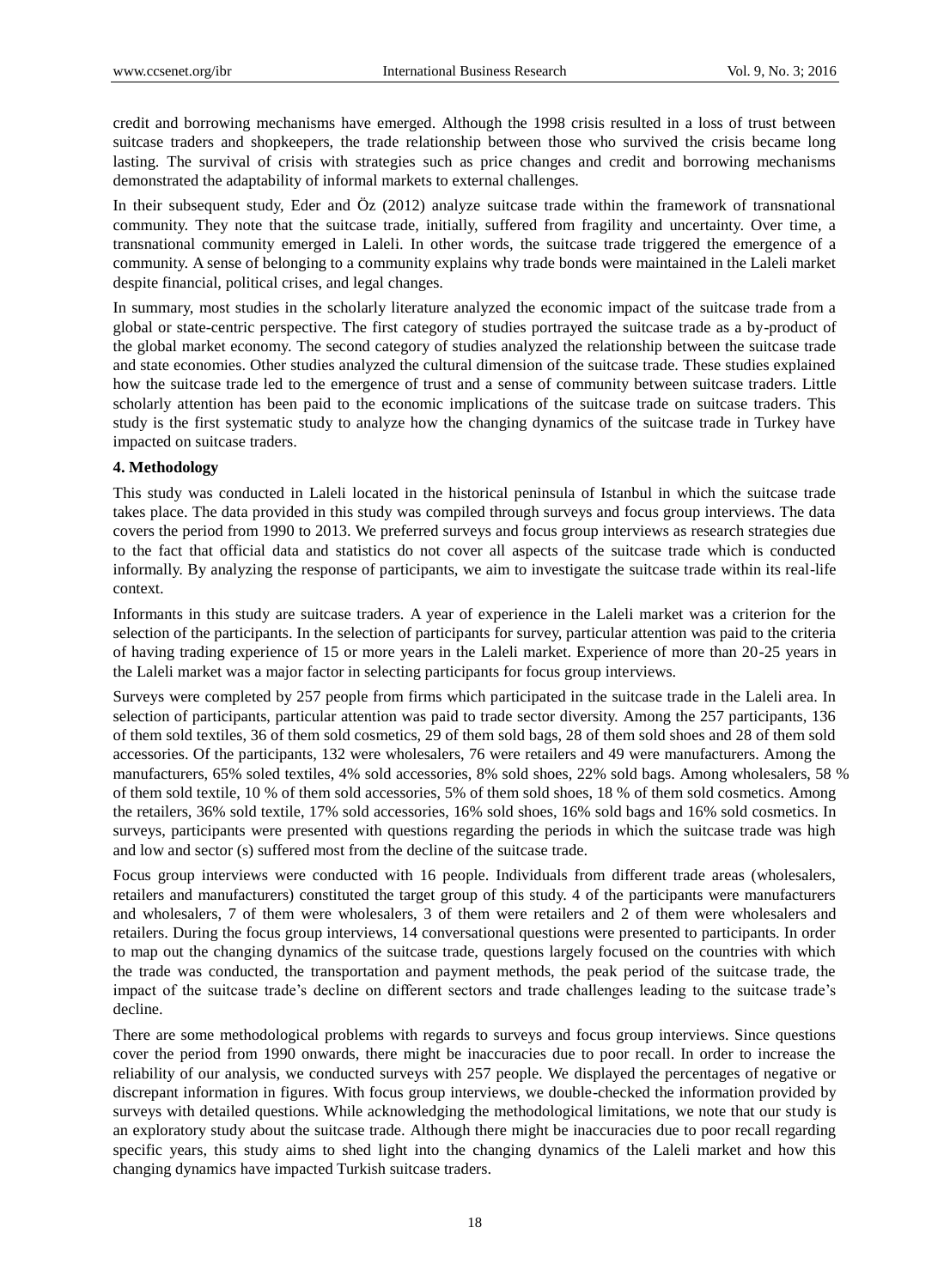## **5. Empirical Results**

While findings of surveys provide a general insight into the suitcase trade in Turkey, findings of focus group interviews provide a more detailed picture. This section provides a qualitative description of the experience of Turkish suitcase traders. While the results of surveys are displayed in figures, the results of the focus group interviews are analyzed by sub-headings.

### *5.1 Surveys*

The survey results are displayed in figures. Figure 3 shows participants' view about the periods in which the suitcase trade was high and low. According to the data, the period in which the suitcase trade was most active was between 1994 and 1997. The year most participants associate with high intensity of the suitcase trade is 1997. 257 respondents noted that the suitcase trade in 1997 was high. Only 12 respondents stated that the suitcase trade was low in 1997. A significant number of participants noted that the volume of the suitcase decreased after 1997. The year in which most associated with low intensity suitcase trade is 2013. 244 respondents stated that the suitcase trade was low in 2013. Only 8 respondents stated that the volume of the suitcase was high in 2013.



Figure 3. High and low percentage of period of the suitcase trade according to participants

Figure 4 shows participants' view about the reason behind the decline of the suitcase trade. 20% of participants indicated that cheap Chinese products decreased competitiveness of Turkish products and contributed to the decline of the suitcase trade. Other major reasons were listed as expensive cargo prices, sending low quality and expensive products, and national policies.



Figure 4. Reasons of the decline in the suitcase trade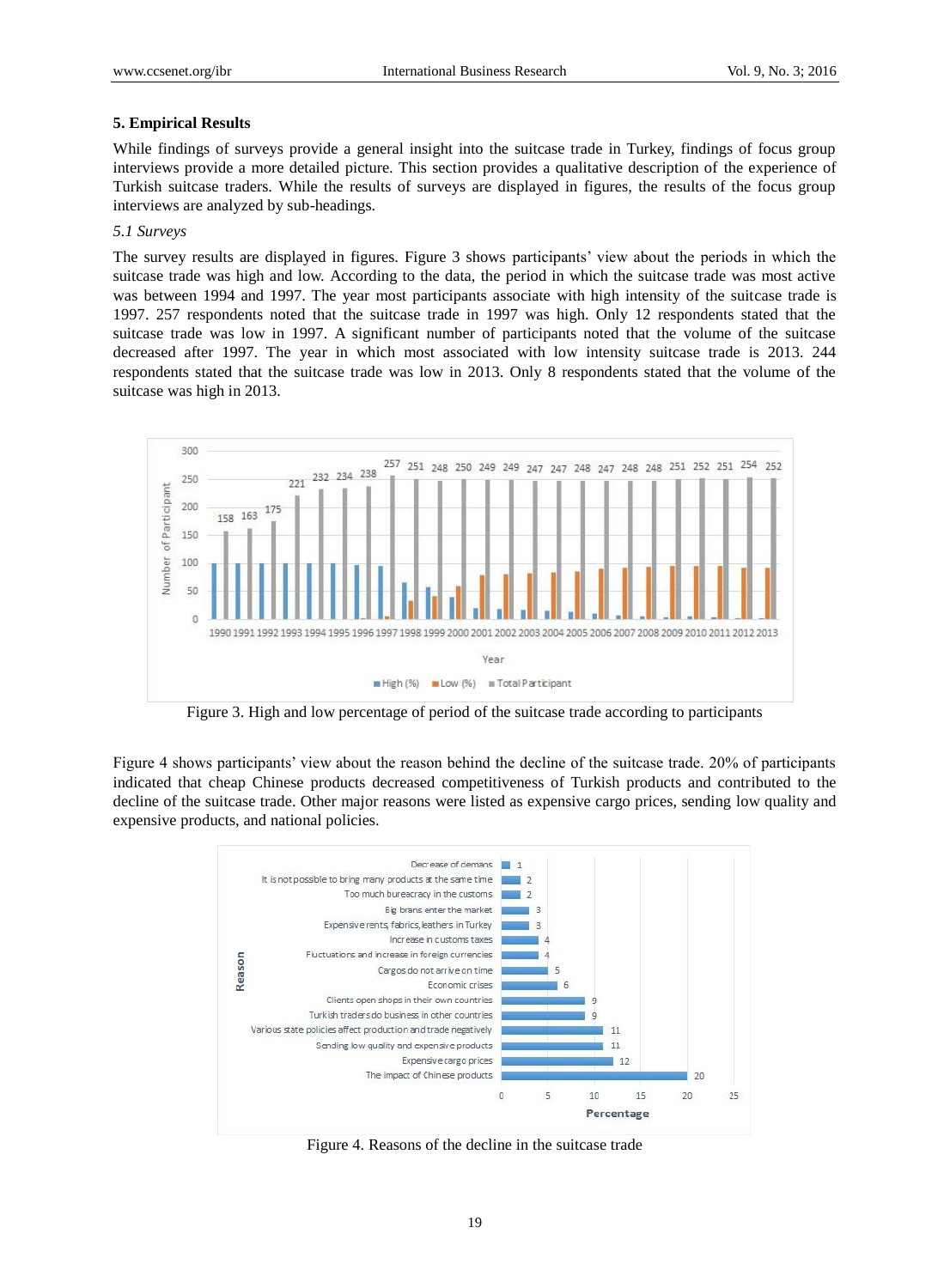Figure 5 shows how the changing dynamics of the suitcase trade affected participants working in different trade areas. Participants were asked about whether the suitcase trade declined after 1997. While 51% of manufacturers said it definitely decreased, 49% of manufacturers said it decreased. While 58% of wholesalers said it definitely decreased, 39% of wholesalers said it decreased. While 49% of retailers said it definitely decreased, 51 % of retailers said it decreased. In sum, irrespective of their trade sectors, the majority of suitcase traders indicated that the suitcase trade declined after 1997.



Figure 5. Dynamics of the suitcase trade according to participants

Figure 6 shows how the changing dynamics of the suitcase trade affected different trade sectors. Participants were asked about whether the suitcase trade declined after 1997. While almost half of the participants working in textile sector said it definitely decreased, another half of them said it decreased. All participants working in the accessories sector said the suitcase trade definitely decreased after 1997. While 43 % participants selling shoes said it definitely decreased, 57% of participants said it decreased. 67% participants selling cosmetics said definitely decreased, 33 % said it decreased.



Figure 6. Effects of the dynamics of the suitcase trade on trade sectors according to participants

#### *5.2 Focus Group Interviews*

## 5.2.1 Countries and Sectors in the Suitcase Trade

According to the participants, when the suitcase trade first began, it focused on leather products such as bags, shoes and belts. As demand for the suitcase trade increased, trade products diversified. According to the participants, Russia ranked first in all sectors including textiles, accessories, bags, and cosmetics. The participants stressed that the sector which suffered most from the decline of the suitcase trade was the accessories sector. Other sectors were listed such as cosmetics, textiles, shoes and bags.

Participants were asked to list the 5 most important countries with regards to the suitcase trade before 1997. The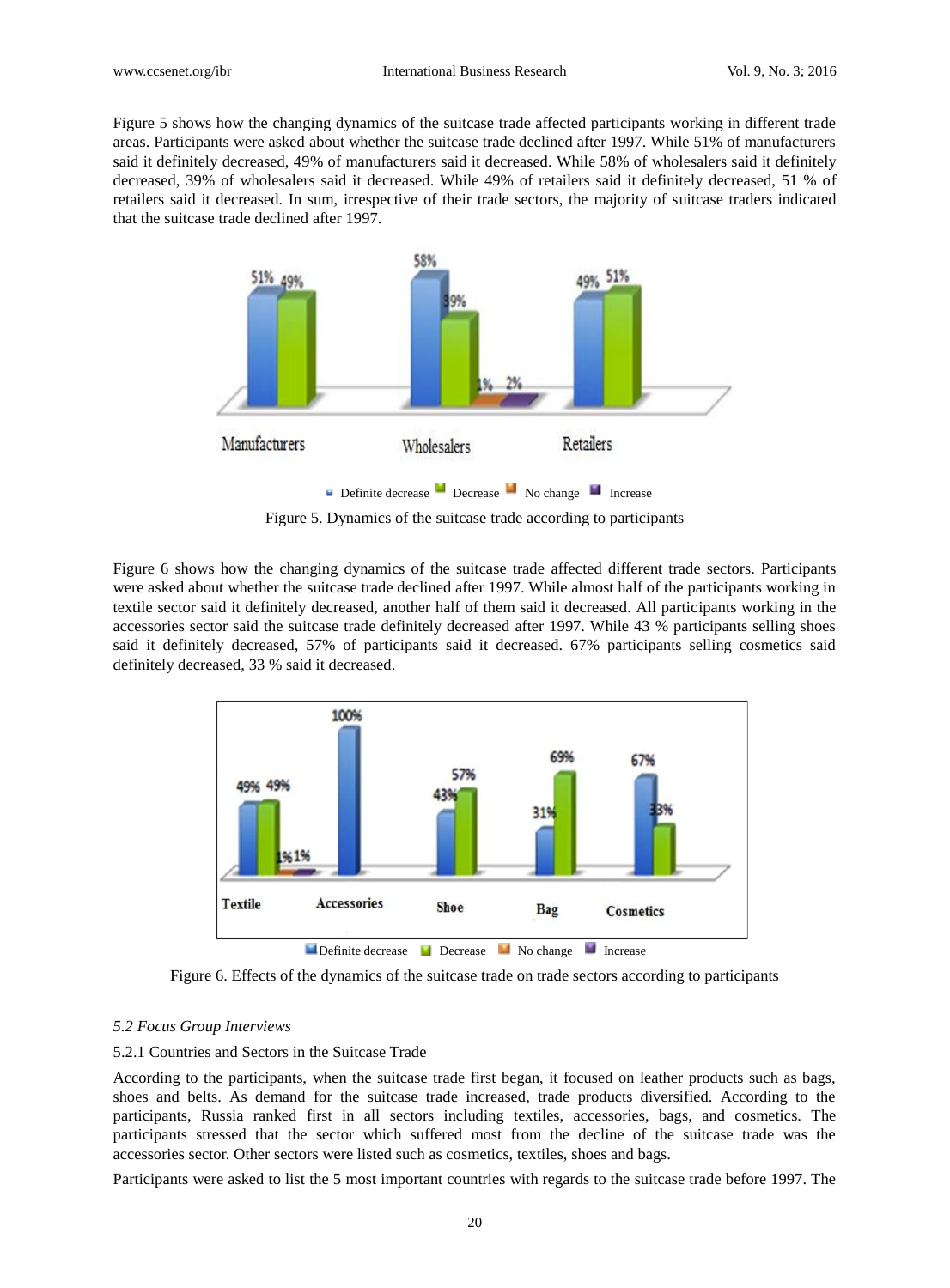countries with which the most suitcase trade was made were listed as the Russian Federation, Ukraine, Azerbaijan, Kazakhstan and Poland. 76.5% participants noted that before 1997 most trade was made with Russia. They noted that after 1997 most suitcase trade was made with the Russian Federation, Ukraine, Kazakhstan, Tajikistan, Germany and Arab countries.

## 5.2.2 The Changing Dynamics of the Suitcase Trade

According to the participants the period in which the suitcase trade was most active was between 1994 and 1998. The participants indicate that after Russia devalued its currency in 1998, many suitcase traders either went into bankruptcy. From the year 2000 onwards the market revived to a certain extent. However, since four years there has been a decline in the volume of the suitcase trade. The main reasons for the recent fall were listed as currency fluctuations, economic crises in neighboring countries and an increase in costs.

The participants stress that the suitcase trade was much more active before China was not producing. Products were manufactured around Laleli. Daily sales were high. Purchasing power was relatively high in comparison to today. The suitcase traders started their own manufacturing later on. The traders in this market attracted customers by establishing companies abroad. While before 1997 the Laleli traders manufactured 500-600 products daily, today a few products are manufactured in a week.

## 5.2.3 The Processes of the Suitcase Trade

Usually, in suitcase trade individuals buy goods by coming to a foreign country and taking these goods with them to their home countries. If goods are purchased in large quantity, traders give goods to cargo companies to ship. Payments are usually made in cash. In orders made by telephone or e-mail abroad, payments are made when the cargo is received. After a while, a certain amount of flexibility is shown to those who work regularly and those who have stores. On the basis of trust, goods are given to these people by taking some of the payment in cash and the rest through an open account. Usually in textile products 70% of payments are received in cash. In the suitcase trade, the payment is done without a bill. Payment is directed to personal accounts.

Some clients make their payments by hand to a courier who controls cargo procedures in the hotels. Cargo procedures are made according to distance either by ship, truck, bus or plane. Cargo is sent via planes to distant regions like Siberia. Cargo is also sent via ships to Ukraine and Lithuania. Cargo is sent by cargo companies who they have agreement traders.

## 5.2.4 Foreign Suitcase Traders

Participants indicated that almost all the same suitcase traders continued to trade after 1997. They also specified that in the last years citizens from African and Arab countries have also started to come. However, the participants stress that they only buy in small scales. They note that the products they buy are ready to wear clothes, shoes, accessories and leather products.

## 5.2.5 Problems of Foreign Suitcase Traders

Most participants indicated that citizens from Yugoslavia, Russia, Poland, Hungary, Romania and Ukraine encountered the most problems before the decline of the suitcase trade. Most participants indicated that after the decline of the suitcase trade citizens from Balkan countries and Georgia have also started to encounter problems.

Problems encountered generally are listed below:

- 1) Another product is sent instead of the product which was ordered.
- 2) A lower priced product is sent instead of the agreed upon product.
- 3) A defective product is sold or sent.
- 4) Custom procedures, taxes, stricter customs conditions.
- 5) Purse-snatching
- 6) Shopkeepers view clients as inferior

7) Customers opened stores in their neighborhoods and went into bankruptcy due to defective and less quality goods.

8) Problems related to national policies.

- 9) Greedy shopkeepers in Laleli.
- 10) Problems related to cargo and increases in cargo prices.
- 11) Products not sent in time.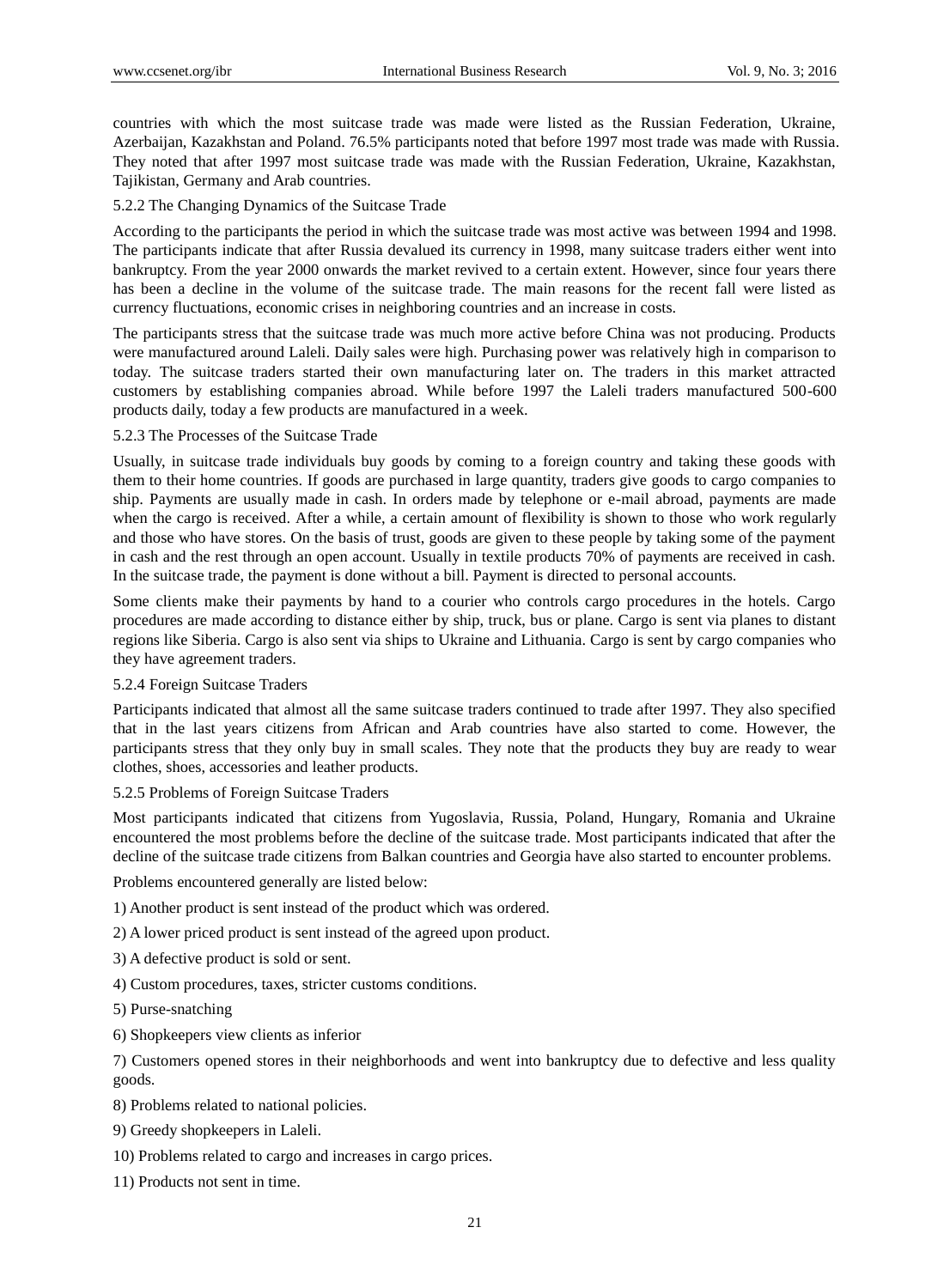## 5.2.6 The Problems of the Laleli Market

Participants indicated that while previously purse-snatching and theft were major problems, today these problems have disappeared. However, they stressed that maltreatment of Turkish suitcase traders towards foreign suitcase traders, expensive cargo prices, high custom taxes, expensive hotel prices, accommodation problems and decreases in purchasing power constitute major problems in the Laleli market today.

5.2.7 Policy Proposals with Regards to the Suitcase Trade

The participants suggest that the rate of customs taxes should be decreased. The state should publicize Turkish goods abroad and lift visas with related countries. Turkish goods should compete with Chinese goods.

## **6. Discussion and Conclusion**

By analyzing participant information, this study provided a clear and detailed picture of the general characteristics of the suitcase trade, the external factors which have impacted the suitcase trade, everyday experiences and culture-sharing behavior of suitcase traders and the changing dynamics of the suitcase trade. Official statistics, survey and focus group interviews give different results with regard to the decline of the suitcase trade. According to official statistics the suitcase trade started to decline from 1996 onwards. According to survey results, the year most participants associate with high intensity of the suitcase trade is 1997. According to focus group interviews, the suitcase trade started to decline in 1998 when Russia devalued its currency.

Differences with regard to the year in which the suitcase trade decline notwithstanding, this study aimed to explore how the changing dynamics of the suitcase trade have impacted Turkish suitcase traders. Participants indicated that before the decline of the suitcase trade more goods were manufactured. After the decline of the suitcase trade, citizens from African and Arab countries have also started to come. However, they indicated that compared to Russian citizens, they buy in smaller scales.

The distribution channel under the Soviet Union did not work efficiently due to its closed economy. The supply side of the distribution channels was completely under state control. When the economic transformation took place in the 1990s, distribution channels collapsed in the Russian Federation and the former Soviet Republics. This development played a major role in the increase of the suitcase trade between these countries and Turkey. With the disruption of supply chains in the transition period, the gap between the supply and the demand increased and the suitcase trade emerged as a lucrative business which met the consumption needs of Russian citizens. In parallel to these developments, the suitcase trade in Turkey increased between 1990 and 1997. Although the suitcase trade peaked at one-third of total Turkish exports in 1997, it significantly decreased afterwards.

The East Asian crisis in 1998 had a negative impact on the suitcase trade between the Russian Federation and Turkey. Due to the economic crisis, Russia devalued its currency. Therefore, Turkish products became more expansive for Russians. As a consequence, the suitcase trade between two countries declined dramatically. Quite the contrary, the East Asian crisis had a positive impact on the suitcase trade between South Korea and China. Due to an increase in unemployment after the economic crisis, the suitcase trade increased between the two countries.

It is important to note that consumption patterns are changing in Russia. Over the last ten years, the size of the middle class in Russia increased. Due to the policies of the Soviet Union, most Russians have their own houses. Furthermore, there is a state-controlled health-care system in Russia. Therefore, most Russians spend a significant amount of their budget on consumption and they choose expensive and high quality products rather than cheap and low quality products (Kramer, 2013).

In line with changing consumption patterns, trade patters are also changing in Russia. In order to meet the consumption needs of the Russian citizens, shopping malls were opened. The first shopping mall in Russia was opened in 2000. Today there are 82 shopping malls only in Moscow. Mega Tyoply Stan shopping mall in Moscow attracted 57 million visitors in 2007 (Briggs, 2012). With this infrastructure, retailers in shopping malls replaced suitcase traders.

In addition changing consumption patterns and trade dynamics in the Russian Federation, regional trade dynamics have impacted the Turkish suitcase trade. The route of the suitcase trade shifted towards North Africa such as Nigeria, Angola, Mauritania, Kenya, Somalia, Ethiopia South Africa and the Central Asia such as Kazakhstan, Tajikistan, Kyrgyzstan, Uzbekistan (Şahin, 2013).

The business environment for Turkish suitcase traders today is dynamic and highly competitive. Turkish suitcase trade products have to compete with Chinese products and have to be attractive to foreign citizens at the same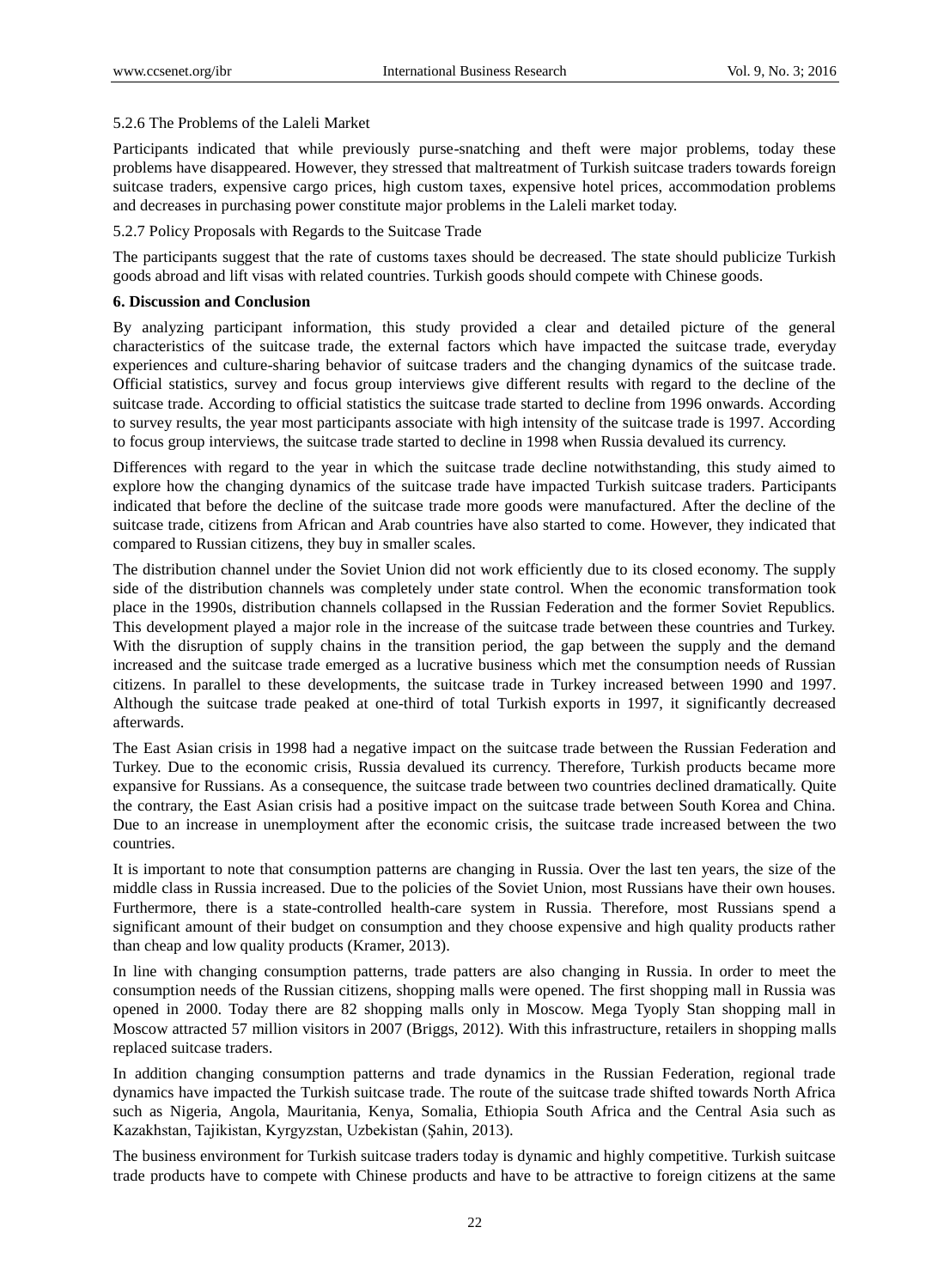time. In addition to competitive external environment, Turkish suitcase traders face domestic challenges such as expensive cargo prices, accommodation problems, low quality products and the like. In order to increase the competitiveness of Turkish goods businesses in the Laleli Market, suitcase traders should adapt themselves to changing consumption, production and trade patterns in the region. The Istanbul Chamber of Commerce in cooperation with Departments of Tourism Administration should deliver vocational courses for suitcase traders on foreign languages and cultures. Understanding foreign cultures and proficiency in languages may help suitcase traders advance their business interests. The Turkish government should encourage the suitcase trade by decreasing taxes on transportation, cargo business and accommodation.

#### **References**

- Ahluwalia, M. S. (2002). Economic reforms in India since 1991: Has gradualism worked? *Journal of Economic Perspectives, 16*(3), 67-88. http://dx.doi.org/10.1257/ 089533002760278721
- Baumol, W. J., & Strom, R. J. (2007). Entrepreneurship and economic growth. *Strategic Entrepreneurship Journal*, (1), 233-237. http://dx.doi.org/10.1108/14626000410519173
- Chung-Ming, L. (2011). Team and organizational resources, strategic orientations, and firm performance in a transition economy. *Journal of Business Research*, (64), 1344-1351. http://dx.doi.org/10.1016/j.jbusres.2011.01.001
- Chung-Ming, L., Daphne, W. Y., Ping-Kwong, Y., & Yuan, L. (2008). Strategic orientation of high-technology firms in a transitional economy. *Journal of Business Research*, (61), 765-777. http://dx.doi.org/10.1016/j.jbusres.2007.07.031
- Danscı, K. (2008). *Towards a rights-based post-national Union: EU Integration and Schengen extension discourse 2003-2006* (Doctoral Dissertation, New Jersey State University, New Jersey, the USA). Retrieved from https://books.google.com.tr/books?id=C3Tc3CMquY4C&printsec=frontcover#v=onepage&q&f=false
- Duman, M., & Samadov, N. (2003). Türkiye ile Rusya Federasyonu Arasındaki İktisadi ve Ticari İlişkilerin Yapısı Üzerine Bir İnceleme. *Kocaeli Ü niversitesi Sosyal Bilimler Enstitüsü Dergisi*, (6), 25-47.
- Eder M., Yakovlev, A., & Ç arkoglu, A. (2003). Suitcase Trade Between Turkey and Russia: Microeconomics and Institutional Structure. *Социология рынков*.
- Eder, M., & Ö z, Ö . (2010). From cross-border exchange networks to transnational trading practices? The case of shuttle traders in Laleli, İstanbul. In M. Djelic, & S. Quack (Eds.), *Transnational Communities: Shaping Global Economic Governance* (pp. 82-105). Cambridge: Cambridge University Press.
- Eder, M., & Ö z, Ö . (2008). Scrutinizing the Link between Poverty and Business Strategy: What Can We Learn from the Case of Shuttle Traders in Laleli, İstanbul. In C. Wankel (Ed.), *Alleviating Poverty Through Business Strategy* (pp. 123-148). Palgrave Macmillan. http://dx.doi.org/10.1057/9780230612068\_7
- Egbert, H. (2006). Cross-border Small-scale Trading in South-Eastern Europe: Do Embeddedness and Social Capital Explain Enough? *International Journal of Urban and Regional Research*, *30*(2), 346-361. http://dx.doi.org/10.1111/j.1468-2427.2006. 00668.x
- Firth, M., Tak, Y. L., Rui, O. M., & Chaohong, N. (2015). Relative pay and its effects on firm efficiency in a transitional economy. *Journal of Economic Behavior & Organization*, (110), 59-77. http://dx.doi.org/10.1016/j.jebo.2014.12.001
- Fischer, S., & Gelb, A. (1991). The process of socialist economic transformation. *Journal of Economic Perspectives*, (5), 91-105. http://dx.doi.org/10.1257/jep.5.4.91
- Gao, G. Y., Zhou, K. Z., & Yim, C. K. B. (2007). On what should firms focus in transitional economies? A study of the contingent value of strategic orientations in China. *International Journal of Research in Marketing*, (24), 3-15. http://dx.doi.org/10.1257/jep.5.4.91
- Holtom, P. (2006). Shuttle Trade and New Border Regimes. *Russian Regional Perspectives Journal, 1*(3), 1-7. Retrieved that the contract of the contract of the contract of the contract of the contract of the contract of the contract of the contract of the contract of the contract of the contract of the contract of the contract of http://www.iiss.org/publications/russian-regional-perspectives-journal/volume-1---issue-3/copy-of-shuttle-tr ade-and-new-border-regimes
- Kaufmann, D. D., & Shleifer, A. (1997). The Unofficial Economy in Transition. *Brooking Papers on Economic Activity*, (2), 159-221. Retrieved from http://www.brookings.edu/~/media/Projects/BPEA/1997-2/1997b\_bpea\_johnson\_kaufmann\_shleifer\_goldm an\_weitzman.PDF